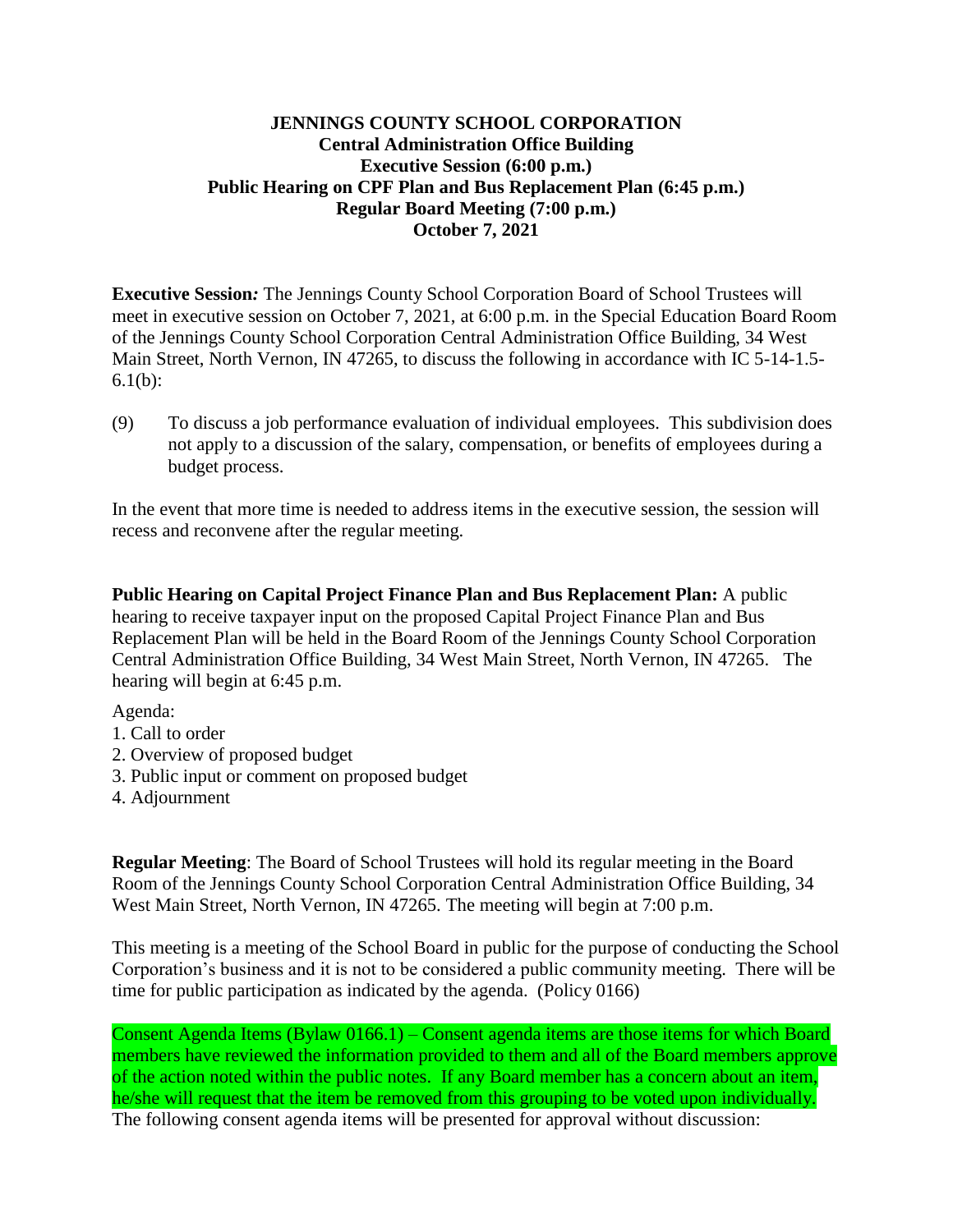- III. Minutes;
- VIB3. Field Trips;
- VIC1. Professional Staff: Leaves;
- VIC2. Professional Staff: Resignations, Retirements;
- VIC6. Conference Requests;
- VID1. Support Staff: Leaves;
- VID2. Support Staff: Resignations, Retirements;
- VID4. Conference Requests;
- VII. Claims;

Agenda Information Items – Information items are those items that the Board members are given to review. If a Board member wishes to discuss any of these items, he/she will indicate that the item(s) be removed from this grouping for discussion during the meeting.

The following information items will be shared with the Board:

- VIE5. September Fund Report
- VIIIA1. Jennings County Redevelopment Meeting Minutes 6/17/2021.
- VIIIA2. Jennings County Redevelopment Meeting Minutes 7/15/2021.
- VIIIA3. Jennings County Redevelopment Meeting Minutes 8/19/2021.
- VIIIA4. North Vernon Redevelopment Meeting Minutes 9/20/2021.

## **Agenda**

- I. Pledge
- II. Consent Agenda Items
- III. Minutes of the Executive Session, Public Hearing on 2022 School Budgets and the Regular Board Meeting of September 23, 2021.
- IV. Community Non-Agenda Items
	- The President will ask if anyone would like to speak on an item not on the agenda.
- V. Old Business
	- A. Finances (Policy 6000)
		- 1. Resolution to Adopt 2022 School Budget, Approval
- VI. New Business
	- A. NEOLA
		- 1. NEOLA Policy 5111, Determination of Legal Settlement and Eligibility for Enrollment of Students without Legal Settlement in the Corporation, Proof of Indiana Residency, First Reading.
		- 2. NEOLA Policy 5410, Promotion, Placement and Retention, First Reading.
		- 3. NEOLA Policy 6250, Required ADM Counts for the Purpose of State Funding and Verification of Residency for Membership, First Reading.
		- 4. NEOLA Policy 74401.01, Electronic Monitoring and Recording, First Reading
		- 5. NEOLA Policy 7450, Property Inventory, First Reading.
		- 6. NEOLA Policy 7455, Accounting System for Capital Assets, First Reading.
		- 7. NEOLA Policy 7530.02, Staff Use of Personal Communication Devices, First Reading.
		- 8. NEOLA Policy 8500, Food Service Program, First Reading.
		- 9. NEOLA Policy 8606, Bus Drivers and Cellular Telephone Use, First Reading.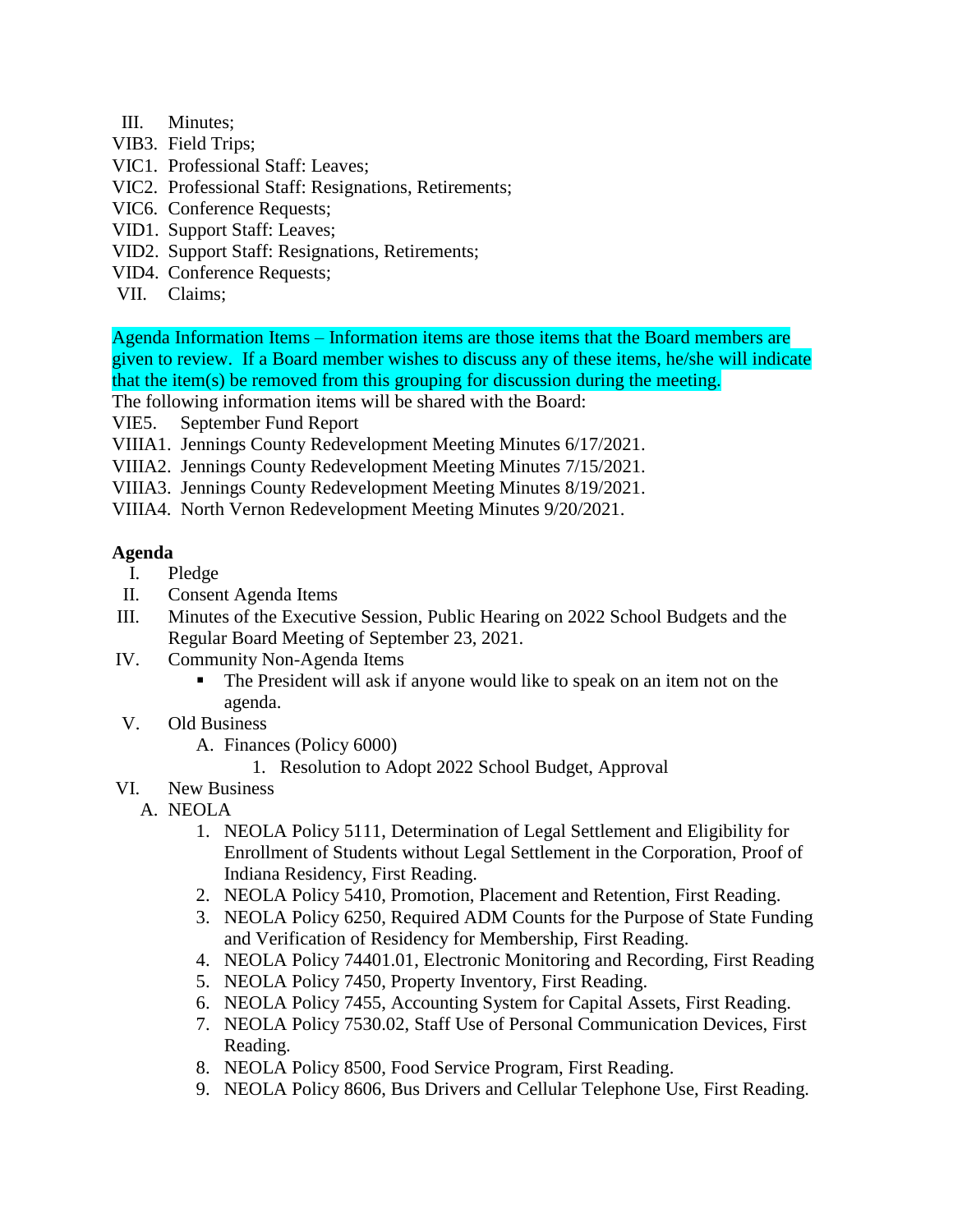- B. Programs (Policy 2000)
	- 1. JCSC STEM & PBL Presentation, Inform
	- 2. Robots4Autism Grant, Approval
	- 3. Field Trips
- C. Professional Staff (Policy 3000)
	- 1. Leaves
	- 2. Resignations/Retirements
	- 3. Recommendations
	- 4. Permission to Post One Teacher Position for JCHS Fall Semester Night School, Approval
	- 5. Permission to Post Two Teacher Positions for JCHS 2<sup>nd</sup> Semester Night School, Approval
	- 6. Conference Requests
- D. Support Staff (Policy 4000)
	- 1. Leaves
	- 2. Resignations/Retirements
	- 3. Recommendations
	- 4. Conference Requests
- E. Finances (Policy 6000)
	- 1. Donations, Approval
		- Ray G. Wagstger, \$250.00 to JCHS Panther Pantry.
		- NVIC, \$1,090.56 to students of NVIC employees for book fees.
		- Jennings County Economic Development Commission, \$20,000.00 to JCHS Industrial Technology and Agriculture Department and the Black Cat Racing Program.
		- In memory of Paul Farrell, Jr. to Hayden Elementary School:
			- $\triangleright$  Paul & Janey Bowman \$100.00
			- $\triangleright$  Jim & Marilynn Wernke \$25.00
			- Fredonna Jane Habenicht \$50.00
			- $\triangleright$  Kaye Sullivan \$20.00
			- $\geq$  Zachary & Abbey Hicks \$20.00
			- $\blacktriangleright$  Bob Kent \$20.00
			- $\triangleright$  Beverly Vogel & Family \$100.00
			- $\blacktriangleright$  John Moore \$25.00
		- Casey's Store, \$25.00 to SCE for students in need.
		- Westport 100F Lodge 681, \$500.00 to SCE for students in need.
		- Hayden United Methodist Church, \$500.00 to SCE for students in need.
		- Anonymous Donor, \$225.00 to HOPE Food Program.
		- Decatur Mold, \$500.00 to SCE Education Clubs, Spell Bowl, and Math Bowl.
	- 2. Resolution Authorizing Reductions in Appropriations in the Education Fund and Operations Fund, Approval
	- 3. Resolution Authorizing the Treasurer or Deputy Treasurer of Jennings County Schools to make payment of claims without board action prior to October 28, 2021, and to allow the Treasurer or Deputy Treasurer to make transfers of Appropriation within the Education, Debt Service, and Operations Funds in order to Balance Major Account Classifications, Approval